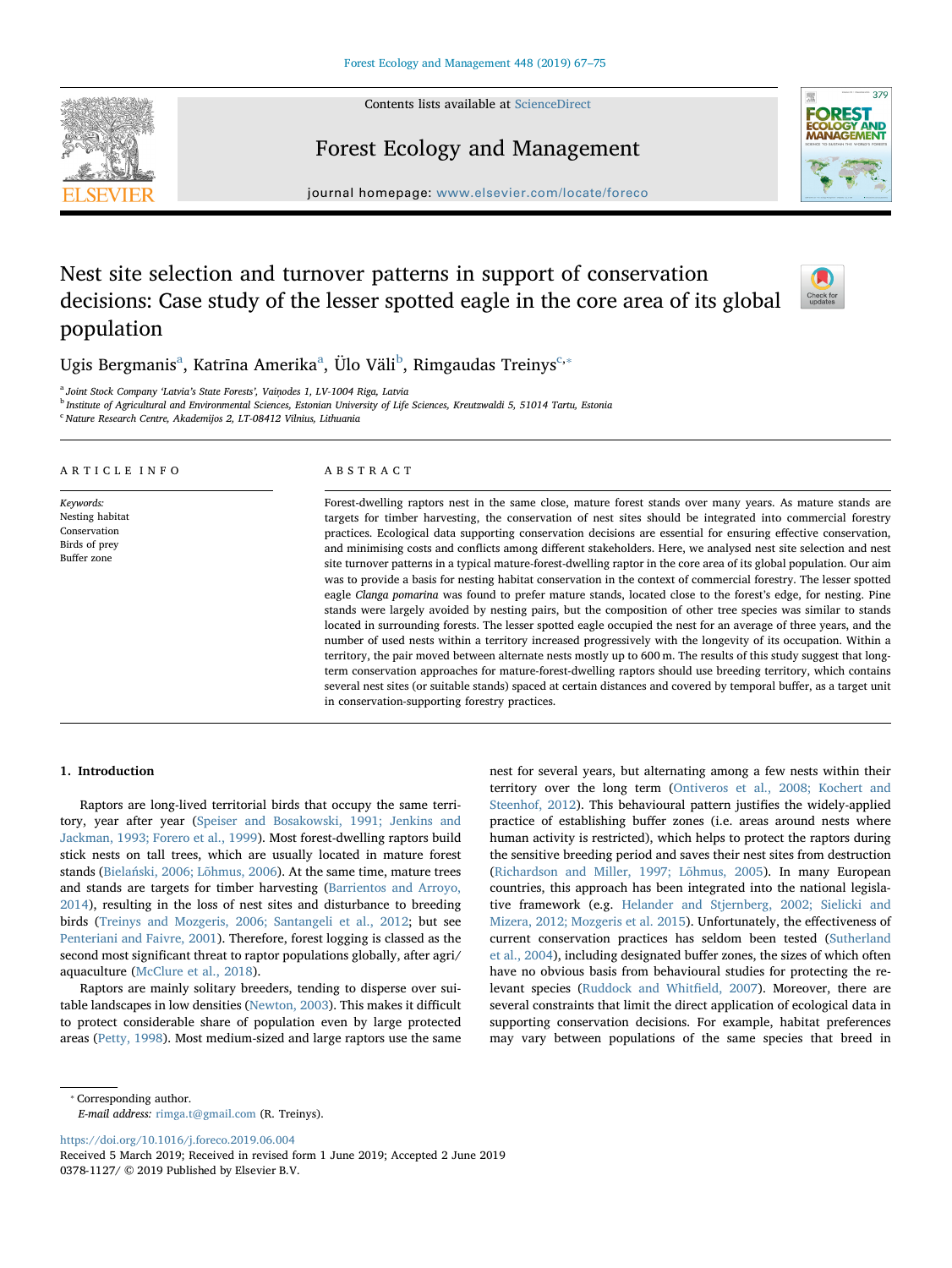<span id="page-1-0"></span>

Fig. 1. Location of lesser spotted eagle nest sites in state forests (black dots,  $n = 176$ ) and the borders of four study plots (white lines) where nest turnover was analysed.

different geographical areas ([Väli et al., 2004\)](#page-8-5) or among different landscape types within a compact region ([Skuja et al., in](#page-8-6) press). There may even be shifts in habitat preferences in an expanding ([Bai et al.,](#page-7-8) [2009; Treinys et al., 2016\)](#page-7-8) or stable (Grašytė [et al., 2016; Rumbutis](#page-7-9) [et al., 2017](#page-7-9)) population. Thus, rigorous ecological knowledge on species nesting ecology is required to ensure cost-effective conservation.

The lesser spotted eagle Clanga pomarina is a medium-sized, migratory, forest-dwelling raptor, protected internationally by the Bern (Annex II), Bonn (Annex II) and CITES (Annex I) conventions, and the Bird Directive of the European Union (Annex I). Its global population of ca. 20,000 pairs is mostly distributed over a compact range in Central and Eastern Europe [\(Birdlife International, 2015\)](#page-7-10). The highest density is recorded in Latvia, east of the Baltic Sea, where up to 20% (ca. 3800 pairs) of the global population breeds [\(Bergmanis et al., 2015\)](#page-7-11). Fiftytwo percent (3.38 Mha) of Latvia contains forests, and forest logging is an important economic activity, producing ca.  $11 \text{ Mm}^3$  of timber annually [\(www.zm.gov.lv\)](http://www.zm.gov.lv). This has resulted in the intensive loss of mature forests since the early 1990s, when socioeconomic transition occurred [\(Potapov et al., 2015](#page-8-7)). The lesser spotted eagle nests in mature trees, preferably in productive mature forests, as has been found in the countries neighbouring Latvia [\(Skuja and Budrys, 1999; Lõhmus, 2006;](#page-8-8) [Treinys and Mozgeris, 2010\)](#page-8-8). Consequently, well-developed forestry and the conservation of the mature-forest-dweller's nest sites and nesting-habitat availability are not compatible ([Jiménez-Franco et al.,](#page-7-12) [2018\)](#page-7-12).

National legislation states that rare forest-dwelling birds, including the lesser spotted eagle, should be conserved in Latvia through the designation of microreserves. In microreserves, clear-felling is prohibited in a core area of 5–30 ha of forest around a nest. This core area is surrounded by a temporary buffer zone (up to 100 ha, including the core area) where forestry activities are restricted during the breeding season from 1st March to 31st July, according to the recommendations of experts (Order No. 940, 2012). However, the application of this system to lesser spotted eagle protection has faced several recent challenges. First, this approach, which was adopted in the mid 1980s, mainly focused on protecting very rare breeding species, such as the golden eagle Aquila chrysaetos, the white-tailed eagle Haliaeetus albicilla and the black stork Ciconia nigra. Second, annual timber harvesting has nearly doubled in Latvia since the early 1990s, following the restoration of independence and ownership restitutions. Third, after accession to the European Union in 2004, the implementation of the Bird Directive (2009/147/EC) resulted in an increase in efforts to discover lesser spotted eagle nest sites, and subsequently protect them through designating microreserves. The designation process has become highly dependent on subjective expert judgment, however, because of: (1) the six-fold increase in the area where felling restrictions can be applied; (2) the flexibility in determining a temporary buffer zone; and (3) an absence of data on lesser spotted eagle nest turnover patterns, as well as insufficient knowledge on nest site selection in Latvia. Consequently, a recent intensification of both processes – timber harvesting and the conservation of nesting sites of the lesser spotted eagle – has caused confrontation among forest managers, nature conservationists and decision-makers.

In this paper, using comprehensive data from Latvia, we have analysed nest site selection and nest site turnover patterns in the lesser spotted eagle to gain an understanding of how to integrate knowledge of the species' ecology into forest management. More specifically, we asked: (1) which forest characteristics shape the nest site preferences of the lesser spotted eagle, based on comparison with sites available in surrounding forests; (2) for how many years do eagles occupy the same nest; and (3) what is the distance between alternative nests used within the same breeding territory. Notably, to our knowledge, nest occupation longevity, as well as the spacing of nests within a breeding territory, have not yet been comprehensively analysed for this species. We expected to define the key features of stands suitable for nesting, the area of stands with restrictions against clear-felling within microreserves, and the area of temporal buffers to cover nest turnover of the species. After answering these questions, we developed a set of recommendations to enhance conservation of the lesser spotted eagle in the core area of its global distribution range. These recommendations are extendable to other regions, and thus could also serve as a model for protecting other, similar forest-dwelling birds.

# 2. Material and methods

#### 2.1. Nest site preference

Data about the locations of lesser spotted eagle nests were collected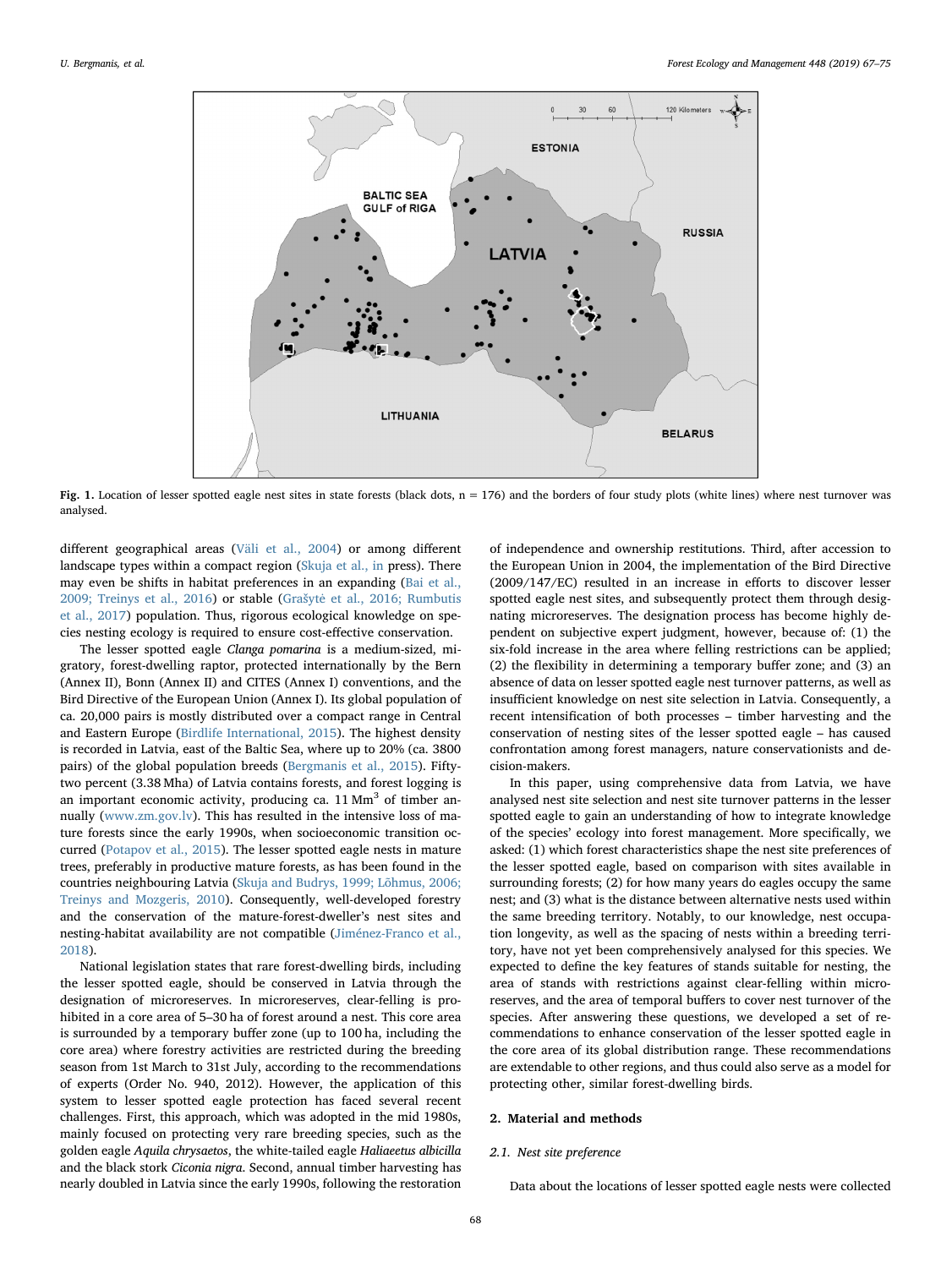in Latvia, located east of the Baltic Sea (56°53′N, 24°36′E, area of the country  $64,589 \text{ km}^2$ ; [Fig. 1\)](#page-1-0). Information on nests located in stateowned forests was available from the database managed by Latvian State's Forests. The nests were found by: (1) foresters during their usual forestry activities (species checked by experts prior to information entry in the database); (2) ornithologists implementing the monitoring of lesser spotted eagles in study plots by observation of the birds' behaviour; (3) ornithologists during the Life Nature project LIFE13 NAT/LV/ 001078 'Conservation arrangements for the lesser spotted eagle in Latvia', by observation of bird behaviour, searching and checking large raptors nests; and (4) ecologists from the administrations of the protected areas.

The habitat preferences may change over long periods (e.g. [Bai](#page-7-8) [et al., 2009; Treinys et al., 2016](#page-7-8)), thus we included only recently-occupied (i.e. 2006–2017) nests. When several nests were located close each other (e.g. up to several hundred metres, indicating the same territory of a lesser spotted eagle pair and thus potentially introducing pseudo-replications), we included only one nest, which was occupied close to the middle of the 2006–2017 period.

A nest site was defined as a forest stand (mean size ca. 3 ha) containing a nest. Altogether, 176 nests were used to describe the nest site characteristics. To estimate nest site preferences, we compared lesser spotted eagle nest sites with the same number of randomly-chosen forest plots (hereafter – control plots) in state forests available within a 2-km radius around the nests. The 2 km radius around a nest represents the most important area of a breeding pair's home range [\(Scheller et al.,](#page-8-9) [2001; Meyburg et al., 2004\)](#page-8-9), where the individuals return to breed year after year ([Dravecký et al., 2013; Väli and Bergmanis, 2017](#page-7-13)), and select their nest sites. This procedure was applied because habitat selection is a hierarchical process [\(Block and Brennan, 1993\)](#page-7-14), thus erroneous conclusions are made when spatial scale is ignored ([Jones, 2001](#page-7-15)); for example, when comparing nest sites with plots located in the landscape that are not inhabited by the species. A control point in the state forest layer was randomly selected, using a random point generator tool (ArcGIS 10.3). A stand containing a control point was used as a control plot.

We used the following explanatory variables: the age of the stand and the proportional volumes of pine, spruce, birch, black alder and aspen, additional spruce (presence/absence of solitary trees), the Shannon diversity index of the tree composition in the stand, the distance to forest edge (i.e. the shortest Euclidean distance to agricultural land patches with the codes 211, 231, 242 and 243 from the most recent Corine land-cover database, CLC 2012). To estimate habitat preference, we used nest stands and control forest stands that were ≥59 years old (58 years is the 10th percentile of nest stands used by the lesser spotted eagle; 158 stands represented the lesser spotted eagle and 74 stands were controls). We used binomial generalised linear models (GLMs; link = logit), where the control stands equalled 0 and the nest stands equalled 1 (package lme4; [Bates et al., 2015\)](#page-7-16). The dredge function from the MuMIn package (Bartoń[, 2018\)](#page-7-17) was used to build models with all possible combinations of explanatory variables. We used the information–theoretical approach for model selection and the multi-model inference procedure [\(Burnham and Anderson, 2002](#page-7-18)). Akaike's information criterion (AIC), with a correction (AICc) for small sample size, was used to select the best models from the model's set. The models were ranked by  $\Delta AICc = AICc_i - AICc_{min}$  (where  $AICc_{min}$  was the best model in a model set). Model weight was estimated through the normalised Akaike weights, exp  $(-0.5 \times \Delta AICc)/\Sigma_{r=1}^R$  exp  $(-0.5 \times \Delta AICc_r)$ . A threshold of  $\Delta AICc \leq 2$  was used to separate models well-supported by the data from poorly-supported models. Due to high model selection uncertainty, we used a model averaging procedure to estimate the relative importance values for each explanatory variable included in the model from the best model's subset [\(Burnham](#page-7-18) [and Anderson, 2002\)](#page-7-18). The statistical environment R v.3.5.1 [\(R Core](#page-8-10) [Team, 2018\)](#page-8-10) was used for the calculations.

condition of a stand, including soil, humidity and plant species composition (forest typology classification: Buš[s, 1981](#page-7-19)), and has been widely used to characterise bird nest sites in Baltic countries [\(Skuja and](#page-8-8) [Budrys, 1999](#page-8-8); [Treinys and Mozgeris, 2006](#page-8-1)). We compared proportional distributions of nests and control stands over 19 forest types using the chi-squared test.

To test the country-wide spatial variation of distances to the forest edge from eagle nests (response variable), we used one explanatory variable – region (Latvian forests divided into eight geographical regions: <https://www.lvmgeo.lv/en/maps>) (GLM, link = identity; sample  $= 176$  nest stands). To explain the stand age of the lesser spotted eagle nest sites (response variable), we included the dominant tree species and region as explanatory variables in the GLMs (link = identity; sample = 157 nest stands older than 59 years). We applied the model-ranking procedure described above.

# 2.2. Nest turnover patterns

Lesser spotted eagle nest occupation and turnover was monitored in four study plots, where eagles were censused from mid-April to 10th May and then from mid-June to mid-August. The census started in 1994 in the Murmastiene plot (460 km<sup>2</sup>), in 2002 in Žūklis (94 km<sup>2</sup>), in 1988 in Bukaiši (106 km<sup>2</sup>) and in 2008 in Mazgramzda (100 km<sup>2</sup>) [\(Fig. 1](#page-1-0); for a description of the plots and the detailed field procedure, see [Bergmanis et al., 2015\)](#page-7-11). Altogether, 793 nest occupations were observed in 80 lesser spotted eagle breeding territories. For each eagle territory (an area that contains one or more nests within the home range of a mated pair or a single individual), we calculated the: (1) longevity of territory occupancy (we included only the years when any known nest in a territory was occupied); (2) number of nests within a territory during its occupancy; (3) longevity of nest occupancy (total number of years when a nest was occupied); (4) nest change distance (distance between two nests occupied in consecutive years; [Fig. 2](#page-3-0)); and (5) distance between nests (the mean distance between all nests found within a territory during its occupation; [Fig. 2\)](#page-3-0).

We applied the GLMs to test: (1) whether the number of nests within a territory (response variable) depended on the study plot and the longevity of territory occupancy (explanatory variables); and (2) whether the distance between the nests within a territory (response variable) depended on the study plot, the longevity of the territory occupancy and the number of nests occupied within a territory (explanatory variables). The structures of the models and their errors, as well as the link functions, are presented in [Table 2](#page-5-0). We used the same model selection and multi-model inference approach described above. The 'predict' function (type = 'response') was used to predict: (1) the number of nests within a territory if occupation of that territory was to last for 5, 10, 15 and 20 years; and (2) the mean distance between nests if a pair of eagles was to occupy 2, 3, 4 and 6 nests.

#### 3. Results

# 3.1. Nest site preference

The descriptive characteristics of the nest sites are presented in Appendix. The nest sites of the eagles differed significantly from the control plots, as indicated by five models that were supported by the data (i.e.  $\triangle$ AICc  $\leq$  2; Section A in [Table 1](#page-3-1)). Averaging of these supported models indicated that lesser spotted eagle nest sites were best characterised by proximity to agricultural land, greater stand age and a low proportion of pine compared to control stands available in surrounding forests. The nest sites' proportional distributions over forest types were similar to the control stands ( $\chi^2$  = 22.6, df = 18, P < 0.21; see Suppl. mat. 1), indicating that eagles did not prefer or avoided certain forest type stands.

The strong preference of lesser spotted eagles for proximity to agricultural areas was retained across Latvia ([Fig. 3](#page-4-0)) because the GLM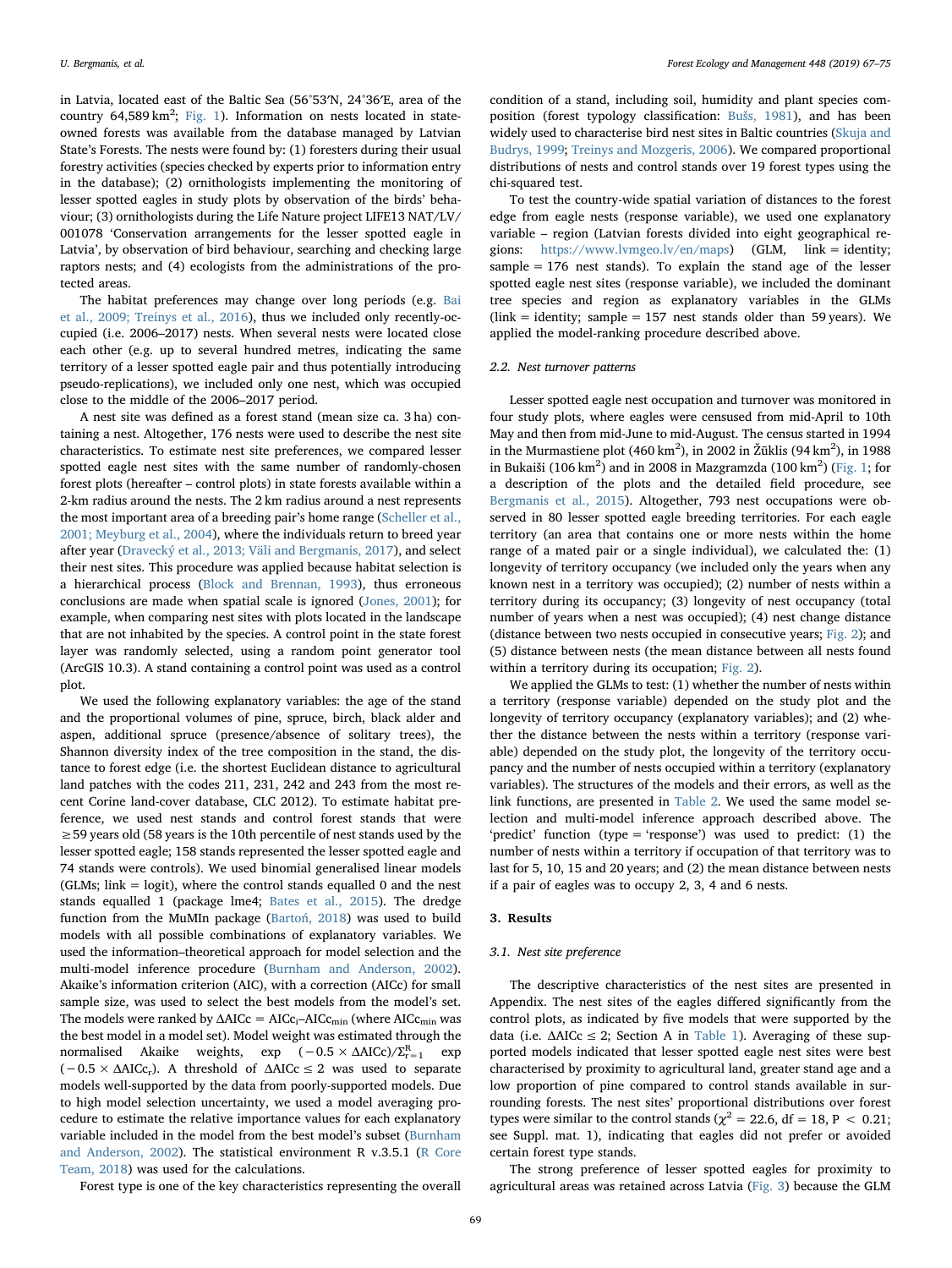<span id="page-3-0"></span>

Fig. 2. Example of measured distances between lesser spotted eagle nests: (1) two measurements (distance between nests occupied in 2002 and 2003, as well as distance between nests from 2003 and 2004) were taken and used separately for the variable 'nest change distance'; (2) the mean of three measurements (i.e. distances between nests from 2002 and 2003, 2003 and 2004, 2002 and 2004) were used for the variable 'distance between nests'.

to explain the variation of distance to forest edge by region  $(\Delta AICc = 1.77)$ , based on the evidence ratio, was 2.4 times less likely than the intercept GLM ( $\triangle$ AICc = 0.00) (Section B in [Table 1](#page-3-1)). Nest stand age was best explained by the dominant tree species, together with the geographical region (for estimates see Suppl. mat. 2); the GLM including these two explanatory variables was 1.9 more likely, based on the evidence ratio, than the second-ranked GLM, with dominant tree species as the only variable (Section C in [Table 1\)](#page-3-1). Hardwood deciduous trees (oak or ash) and pine dominated among the oldest nest stands, spruce stands were medium-aged and stands with dominant aspen, birch and black alder in the first layer of trees were the youngest ([Fig. 4\)](#page-4-1).

# 3.2. Nest turnover patterns

Lesser spotted eagles occupied territories for an average of

9.9 years  $\pm$  5.4 SD (n = 80). The longest occupation of a territory lasted 23 years out of 31 years when the territory was controlled. Nests were occupied, on average, for  $3.00 \text{ years} \pm 2.64$  SD (range 1–14 years;  $n = 267$ ). The longest uninterrupted reoccupation of a nest was for 12 years. Within their territories, eagles occupied from one to nine nests (on average, 3.3 nests  $\pm$  1.7 SD, n = 80). The number of nests occupied within a territory was best explained by the longevity of territory occupancy, and the model including only this explanatory variable was supported by the data (Section A in [Table 2\)](#page-5-0). Hence, the number of nests within a territory progressively increased with time of territory occupancy (GLM:  $P < 0.05$ ). According to the predictions estimated from the model, we calculated the number of nests during territory occupancy for 5, 10, 15 and 20 years ([Table 3](#page-5-1)).

New nests were built (or the eagle moved to a formerly-occupied nest) a mean  $427 \text{ m } \pm 395 \text{ SD}$  (n = 255) from the previous one. Most (78%) of such 'movements' were within a radius of 600 m, while the

# <span id="page-3-1"></span>Table 1

Summary of models estimating (A) differences in stand features (explanatory variables) between nests sites and control plots (response variable), (B) variation in distance from lesser spotted eagle nests to forest edge (response variable) among regions (explanatory variable), and (C) lesser spotted eagle nest stand age (response variable) variation relationship with dominant tree species and region (explanatory variables). + and − indicate value increase and decrease (respectively) in lesser spotted eagle stands compared to control forest stands. RVI – relative variable importance, estimate  $\pm$  standard error (bold coefficients P < 0.05) taken for variables in the average model, calculated from the best model's subset (i.e., ΔAICc < 2).

|                             | $\tilde{}$         |                 |                          |                          |                |                 |       |        |
|-----------------------------|--------------------|-----------------|--------------------------|--------------------------|----------------|-----------------|-------|--------|
| Model                       |                    |                 | Explanatory variables    |                          |                |                 |       | Weight |
| (A) Nest vs. control        |                    |                 |                          |                          |                |                 |       |        |
|                             | Forest edge        | Age             | Pine                     | Aspen                    | Bl.alder       | Add.spruce      |       |        |
| No.1                        | -                  | $^{+}$          | -                        |                          |                |                 | 0.00  | 0.303  |
| No. 2                       | -                  | $^{+}$          | $\overline{\phantom{0}}$ |                          | $\! +$         |                 | 0.60  | 0.224  |
| No. 3                       | -                  | $^{+}$          | -                        |                          |                | $+$             | 1.05  | 0.179  |
| No. 4                       | -                  | $^{+}$          | -                        | $\overline{\phantom{0}}$ |                |                 | 1.33  | 0.156  |
| No. 5                       | -                  | $+$             | $\overline{\phantom{m}}$ |                          | $+$            | $+$             | 1.59  | 0.137  |
| Estimate $\pm$ se           | $-0.004 \pm 0.001$ | $0.04 \pm 0.01$ | $-1.42 \pm 0.67$         | $-0.68 \pm 0.78$         | $1.16 \pm 1.0$ | $0.34 \pm 0.33$ |       |        |
| RVI                         | 1.00               | 1.00            | 1.00                     | 0.16                     | 0.36           | 0.32            |       |        |
| (B) Distance to forest edge |                    |                 |                          |                          |                |                 |       |        |
| No. 1                       | Null               |                 |                          |                          |                |                 | 0.00  | 0.708  |
| No. 2                       | Region             |                 |                          |                          |                |                 | 1.77  | 0.292  |
| (C) Nest stand age          |                    |                 |                          |                          |                |                 |       |        |
| No. 1                       | Dominant tree      | Region          |                          |                          |                |                 | 0.00  | 0.659  |
| No. 2                       | Dominant tree      |                 |                          |                          |                |                 | 1.31  | 0.341  |
| No. 3                       |                    | Region          |                          |                          |                |                 | 32.36 | 0.00   |
| No. 4                       | Null               |                 |                          |                          |                |                 | 35.31 | 0.00   |
|                             |                    |                 |                          |                          |                |                 |       |        |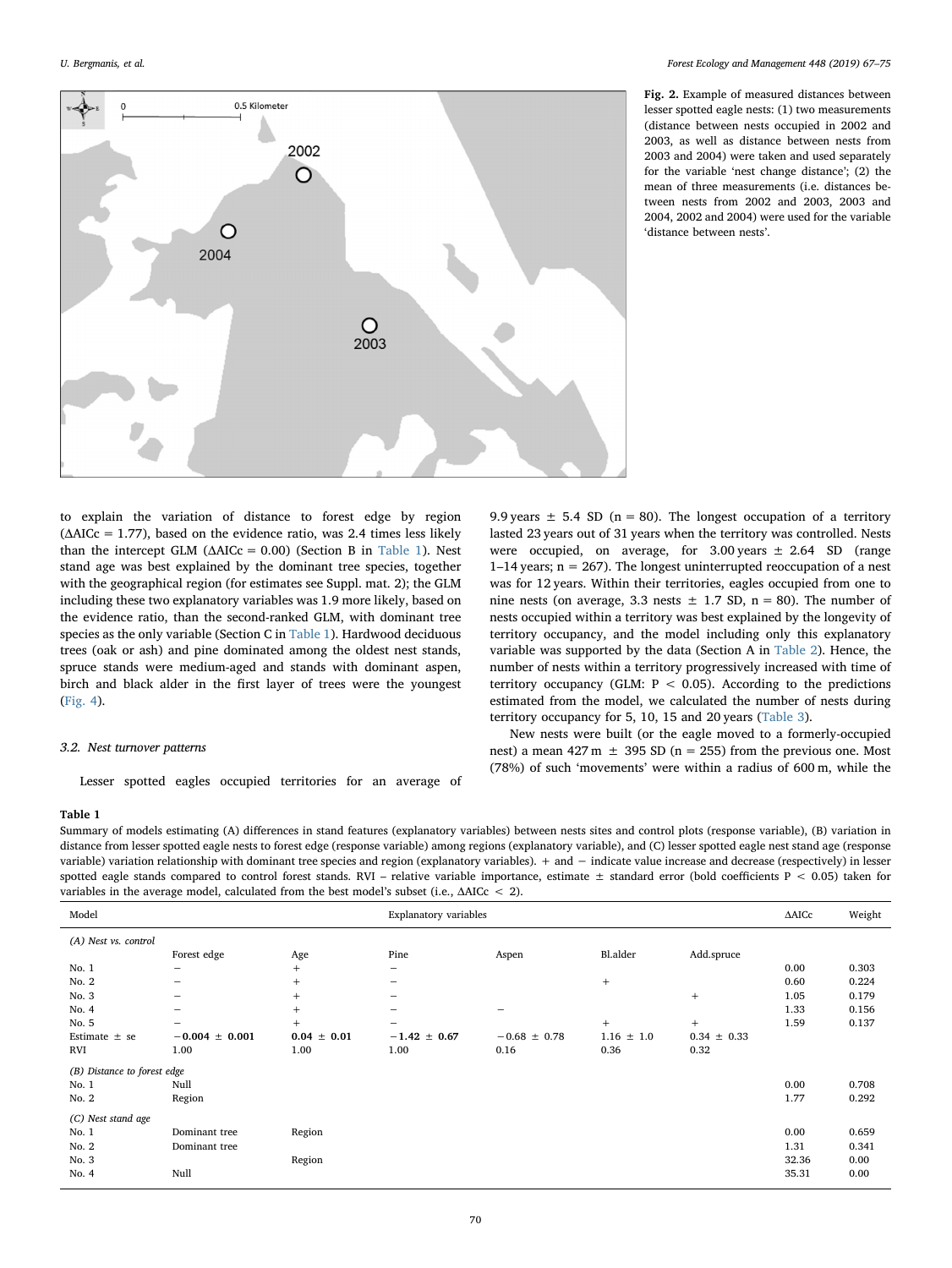<span id="page-4-0"></span>

<span id="page-4-1"></span>Fig. 3. Distances from lesser spotted eagle nests to nearest agricultural areas (i.e. forest edge) in different Latvian regions (number of nests in brackets).



Fig. 4. Lesser spotted eagle nest stand age according to dominant tree species in the stand (number of nests in brackets).

rest were scattered over a wide array of distances ([Fig. 5\)](#page-5-2). In territories where at least two nests were registered during the study years, the nests were located at an average of  $449 \text{ m } \pm 316 \text{ SD}$  (n = 75) from each other. The mean distance between nests in a territory was only explained by the number of nests in the territory (Section B in [Table 2](#page-5-0)); the nests were located more distantly from each other when there were more nests in the territory (GLM: 59 m  $\pm$  22 SE). The estimated predictions for mean distance between nests within territories containing two to six nests are presented in [Table 3.](#page-5-1)

# 4. Discussion

The lesser spotted eagle preferred mature stands, located in the vicinity of the forest edge, for nesting in the most densely populated area of their entire distribution range. Pine stands were avoided, but otherwise the stands with nests were similar to the ones available in the surrounding forests. Territories were occupied for a decade, on average, but the occupation of nests within a territory lasted ca. three times less. This resulted in an increase in the number of nests used progressively, along with the longevity of territory occupation. Within a territory, the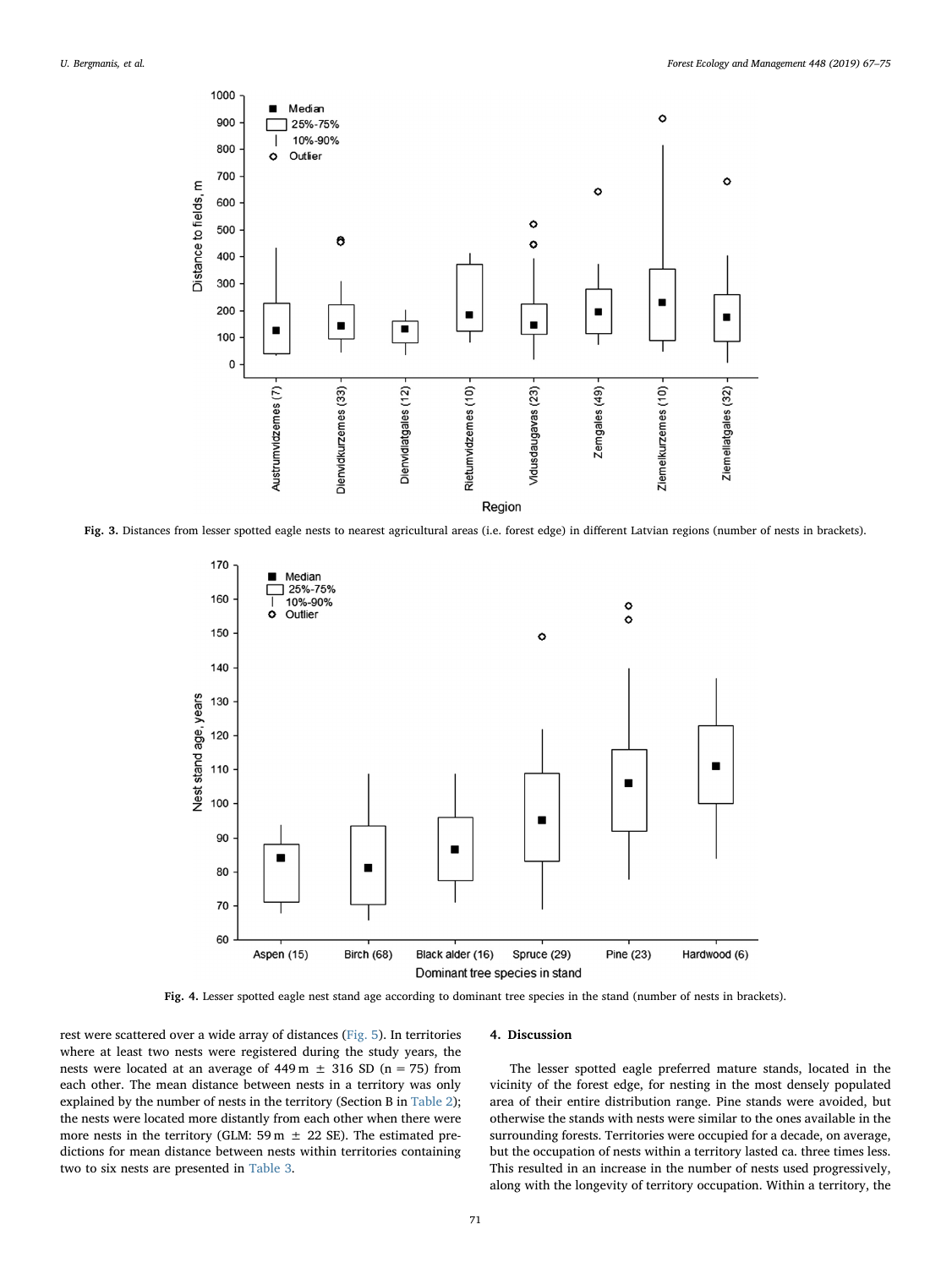#### <span id="page-5-0"></span>Table 2

Comparison of model ΔAICc and AICc weights to test relationships between (A) number of nests within the territory (response variable) and (B) distances between nests within the territory (response variable) and study plot, longevity of territory occupancy and number of nests within the territory (explanatory variables). At the bottom of both model blocks, the structure of the errors and links are presented.

| Model                                   |      | <b>Explanatory variables</b> |              | <b>AAICc</b> | Weight |  |  |
|-----------------------------------------|------|------------------------------|--------------|--------------|--------|--|--|
| (A) Number of nests                     |      |                              |              |              |        |  |  |
| No.1                                    |      | Longevity                    |              | 0.0          | 0.95   |  |  |
| No.2                                    | Plot | Longevity                    |              | 6.1          | 0.05   |  |  |
| No.3                                    | Plot |                              |              | 22.8         | 0.00   |  |  |
| Null model                              |      | 32.1                         | 0.00         |              |        |  |  |
| Error structure – Poisson, $link = log$ |      |                              |              |              |        |  |  |
| (B) Distances between nests             |      |                              |              |              |        |  |  |
| No.1                                    |      |                              | No. of nests | 0.0          | 0.63   |  |  |
| No.2                                    | Plot |                              | No. of nests | 2.6          | 1.18   |  |  |
| No.3                                    | Plot |                              |              | 4.1          | 0.08   |  |  |
| Null model                              |      |                              |              | 4.9          | 0.05   |  |  |
| No.4                                    | Plot | Longevity                    |              | 6.0          | 0.03   |  |  |
| No.5                                    |      | Longevity                    |              | 6.9          | 0.02   |  |  |

Error structure – normal,  $link = identity$ .

#### <span id="page-5-1"></span>Table 3

Predicted values for number of nests within territory occupied for 5, 10, 15 and 20 years, and for mean distance between nests in territory for 2, 3, 4 and 6 nests.

| Predicted number of nests for four | Predicted mean distance between nests in |
|------------------------------------|------------------------------------------|
| periods of territory occupancy     | territory for different nest numbers     |
| $5$ years/2.2 nests                | $2$ nests/366 m                          |
| $10$ years/3.1 nests               | $3$ nests/425 m                          |
| $15$ years/4.3                     | 4 nests/485 m                            |
| $20$ years/ $5.9$                  | $6$ nests/603 $m$                        |

<span id="page-5-2"></span>

Fig. 5. Distribution of recorded lesser spotted eagle nest change distances in 100-m intervals ( $n = 255$ ).

eagles moved among alternate nests that were located mostly up to 600 m from each other. The results of this study support the designation of microreserves, consisting of several mature stands distributed near forest edges that are covered by larger temporal buffers, as a suitable measure for the conservation of the lesser spotted eagle in the long term.

#### 4.1. Nest site preference pattern

The lesser spotted eagles were not selective towards stand features, compared with the availability within a breeding territory, except for

an avoidance of pine and a preference for maturity. Low selectivity at the nest stand scale might be explained by the hierarchical habitat selection model ([Johnson, 1980\)](#page-7-20), suggesting that decisions have already been made at a higher-order selection stage when the territories are first established. This is supported by our findings because the frequency distribution of nest stands by forest type was similar to the control stands available in the eagle territories, but differed from the Latvian forest stands. Differences in forest tree species composition between lesser spotted eagle breeding territories and the available forests in the landscape have been also found elsewhere in Europe ([Langgemach et al., 2001; Lõhmus, 2006; Treinys and Mozgeris, 2010](#page-7-21)). A low selectivity of stand composition is favourable also in terms of conservation, because it results in larger availability of stands for protection of nesting habitat within occupied breeding territory.

The preference for mature stands was not unexpected because this is a very prominent feature of the lesser spotted eagle in different parts of its distribution range (see below). A well-expressed preference towards mature forests means that 72% of Latvian lesser spotted eagles nest in stands that have already reached the age for clear-cutting in commercial forests. The age of the stand was best explained by the tree species and, to some extent, the region in Latvia. Similar stand ages (ca. 85 years) to those in Latvia have been reported elsewhere, despite having different climatic conditions, tree compositions and soil types (Estonia: [Lõhmus, 2006;](#page-7-22) northeastern Poland: [Mirski, 2009](#page-7-23); Lithuania: [Treinys et al., 2011](#page-8-11)). Moreover, breeding densities vary geographically ([Treinys et al., 2017](#page-8-12)), therefore a stronger pressure to nest in younger stands may be expected in denser populations, following the sequential habitat occupation model [\(Brown, 1969; Sergio et al., 2007](#page-7-24)). A geographically stable preference of the lesser spotted eagles for forests of similar age, however, negates behavioural plasticity, and indicates that this species is highly sensitive to a decrease in mature forest availability during timber harvesting, and depends on the wide-ranging integration of appropriate nesting habitat protection into forestry practices.

The lesser spotted eagle strongly prefers the forest edge (average distance ca. 200 m). Again, nesting close to a feeding habitat (meadows and other agricultural areas) is typical of the species across its European distribution, as indicated by the similar average distance to forest edge reported in different countries (averages ranged from 174 to 219 m: [Langgemach et al., 2001; Väli, 2003; Mirski, 2009; Treinys et al., 2011](#page-7-21)). This is probably related to the need for balancing energy expenditure in frequently transporting small principle prey items (voles and amphibians of  $\lt$  50 g) to the nest ([Zub et al., 2010\)](#page-8-13). The strong preference for the forest edge further limits the availability of suitable nesting patches in forest landscapes for this species. This means that not only the proportion of mature stands in forests is important, but also that the spatial pattern of such stands should be considered when planning the protection of a species with such a specific habitat preference.

#### 4.2. Nest turnover patterns

The lesser spotted eagle faithfully occupies its territories, with an average occupation longevity of a decade, with the longest record being more than two decades. The longest occupation might be explained by hypothetical breeding life of the lesser spotted eagle: the maximum known age being 26 years and sexual maturity is reached at four years ([Meyburg et al., 2005; Dravecký et al., 2008\)](#page-7-25). On the other hand, it is well known that territories are occupied for many years, usually exceeding the life span even of long-lived birds ([Lõhmus, 2001; Sergio and](#page-7-26) [Newton, 2003; Kochert and Steenhof, 2012; Ramírez et al., 2016](#page-7-26)). New lesser spotted eagle mates, or even new pairs, may replace individuals that have disappeared from their breeding territories [\(Väli and](#page-8-14) [Bergmanis, 2017\)](#page-8-14), resulting in the continuous and long-term occupation of territories. This strongly advocates for the mapping of existing nest sites when setting conservation priorities, and not only relying on potential habitat planning.

Within the breeding territories, the lesser spotted eagle occupied an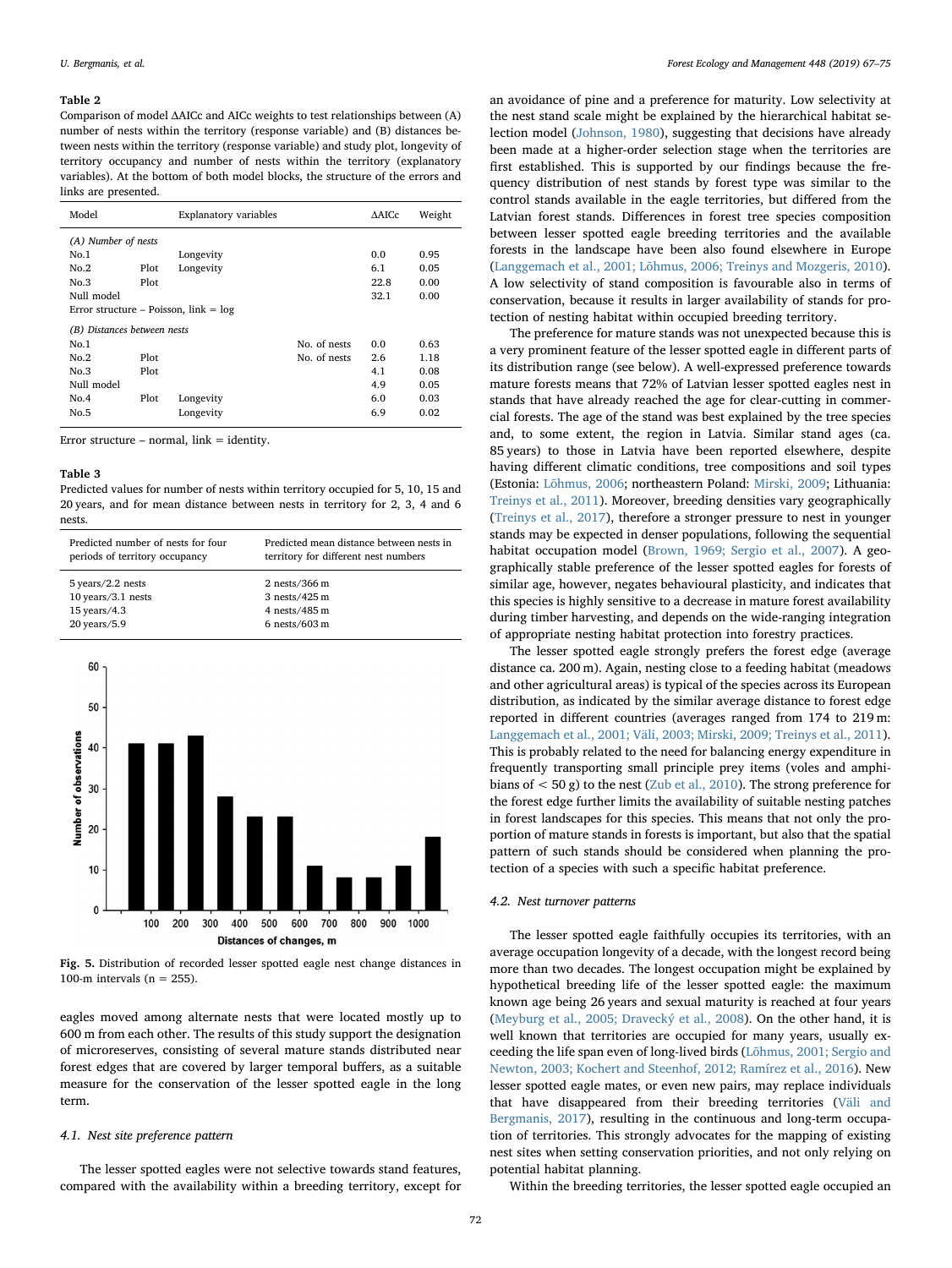average of 3.3 nests, with the highest number of nests being nine. The number of occupied nests increased progressively with the longevity of territory occupation. The Spanish imperial eagle Aquila adalberti uses an average of 3.5 nests (range  $= 1-11$ ) in their territories, and the mean number of used nests significantly increases through the years of territory occupancy [\(Margalida et al., 2007](#page-7-27)). In a community of booted eagle Aquila pennata, common buzzard Buteo buteo, and northern goshawk Accipiter gentilis the average occupation time of the available nests by any species was 3.3 years ([Jiménez-Franco et al., 2014](#page-7-28)). The building of nests is an energy-costly activity for a bird [\(Collias and](#page-7-29) [Collias, 1984\)](#page-7-29); however, the life-span of nests constructed in trees is sufficiently long (median 12 years: [Jiménez-Franco et al., 2014\)](#page-7-28) for later reoccupancy during the lifetime of a territory holder. There may be different reasons to switch between nests, including avoidance of ectoparasites, substitution of at least one mate in the pair, and disturbance by, or competition with, other raptor species [\(Margalida et al.,](#page-7-27) [2007; Ontiveros et al., 2008; Kochert and Steenhof, 2012](#page-7-27)).

The Latvian lesser spotted eagles switched between nests located an average of 430 m from each other. The median distance of 302 m between changed nests was observed in black kite Milvus migrans ([Forero](#page-7-30) [et al. 1999\)](#page-7-30). The Spanish imperial eagle has alternative nests distributed at greater distances (mean 1.26 km: [Margalida et al., 2007](#page-7-27)). These suggest that strategies for the protection of the habitats of longlived, site-tenacious raptors should incorporate species-specific patterns of using multiple nests, and the spacing between the nests within breeding territories.

# 4.3. Conservation implications

First, the detected pattern of using multiple nests supports the designation of microreserves to protect nesting lesser spotted eagles in the core area of the global population of the species. As certain key characteristics of nest site selection are geographically stable, this approach will most likely be successfully applicable elsewhere across the range. Recommendations for practical conservation are summarised in [Table 4](#page-6-0). Second, our results indicate that the lesser spotted eagle adapted to alternate among several nests, situated in their breeding territories, and the number of nests tends to increase with the years of territory occupation/observation similarly as in other raptors ([Margalida et al., 2007; Ontiveros et al., 2008; Kochert and Steenhof,](#page-7-27) [2012\)](#page-7-27). Therefore, breeding territories containing several nests, spaced at certain distances, should be target units for a long-term conservation approach for these raptors [\(Slater et al., 2017\)](#page-8-15). In other words, our study indicates that the protection of only currently occupied nests, usually by a 100–200 m buffer, is only a short-term measure for protecting nesting habitat and ensuring the undisturbed breeding of raptors, and could be insufficient for the long-term in forests with the intensive harvesting of mature stands. Third, as distances between alternative nests vary among raptor species, untested application of distances reported in one species may compromise the conservation of other species. On one hand, it may be detrimental for the species in question if temporal or spatial buffers are too small or, on the other hand, it might unnecessarily raise the conservation costs if they are too large, considering birds nesting behaviour. Finally, we encourage the continuous updating of information on the occupation of breeding territories, as well as on species biology, at reasonable time intervals, and an appropriate adjustment of microreserve borders, to be sure that the allocated costs are applied to area still utilized by species ([Mozgeris](#page-7-31) et [al., 2015](#page-7-31)).

# Role of funding source

The study design, data management, analyses and manuscript preparation was supported by the Life Nature project LIFE13 NAT/LV/ 001078 'Conservation arrangements for the Lesser Spotted Eagle in Latvia'. The compilation of the manuscript was additionally supported by the Estonian Ministry of Education and Research (grant IUT21-1).

# Acknowledgements

We are grateful to Valdis Cīrulis, Aivars Petriņš, Dāvis Ūlands, Jānis Granāts, Otars Opermanis and Andris Soms who participated in the eagle-nest searches in the sample plots. We also grateful for two anonymous referees for valuable comments of early drafts. The study design, data management, analyses and manuscript preparation was supported by the Life Nature project LIFE13 NAT/LV/001078 'Conservation arrangements for the Lesser Spotted Eagle in Latvia'. The compilation of the manuscript was additionally supported by the Estonian Ministry of Education and Research (grant IUT21-1).

# Declaration of Competing Interest

Ugis Bergmanis and Katrīna Amerika are employees of the Joint Stock Company 'Latvia's State Forests'. Ülo Väli and Rimgaudas Treinys have no conflicts of interest.

#### <span id="page-6-0"></span>Table 4

Recommendations for protection of nest sites of the lesser spotted eagle using a breeding territory occupied by pair as one unit.

| Features                                                                                                                                                  | Background/explanations                                                                                                                                                                                                                                 |
|-----------------------------------------------------------------------------------------------------------------------------------------------------------|---------------------------------------------------------------------------------------------------------------------------------------------------------------------------------------------------------------------------------------------------------|
| Suitable stands: birch, aspen, black alder, spruce, oak, ash as dominant tree in<br>stand                                                                 | Pine stand may be selected only if territory is located in pine-dominated forest, eagles nest in<br>pine stands in that forest, other tree species make up a 20%–30% proportion of the first layer in<br>the stand.                                     |
| $\geq$ 65 yr for birch and aspen, $\geq$ 70 yr for black alder and spruce, $\geq$ 80 yr for pine,<br>$\geq$ 85 yr for oak, ash as dominant tree in stands | Approximate values of 10% of nest stands by dominant tree species (see Fig. 4)                                                                                                                                                                          |
| Stand size 1.4-4 ha, total area of all stands 4-16 ha                                                                                                     | 25–75% of stands with nest site available for this study ( $n = 176$ ). Total area accounted for<br>3–4 nests/potential stands                                                                                                                          |
| 3–4 suitable forest stands (including known nests) within breeding territory                                                                              | Estimated number of nests used during 10 and 15 yr is 3 and 4, respectively. Several stands<br>guarantee the availability for building of new nests in the long-term                                                                                    |
| Suitable stands within breeding territory spaced at average distances of<br>$400 - 500$ m                                                                 | Estimated average distance of 420 and 480 m between 3 and 4 nests within breeding territory,<br>respectively                                                                                                                                            |
| Suitable stands and zone of temporal protection located within 400 m of forest<br>edge                                                                    | 90% of nests are build up to 400 m from agricultural areas                                                                                                                                                                                              |
| Zone of temporal protection of 100-ha area encompassing known nests or set-<br>aside stands. Felling activities restricted during April–August            | 100 ha is an approximation of an area covered by a circular 600 m buffer zone (113 ha). Most<br>observed eagle nest changes occurred within that distance, therefore such an area protects<br>known and future nests from disturbance and brood losses. |
| Update of information on territory occupancy and adjustment (if needed) of<br>protected area every 10–20 yr                                               | Average and maximal longevity of territory occupation was 10 and 23 years, respectively                                                                                                                                                                 |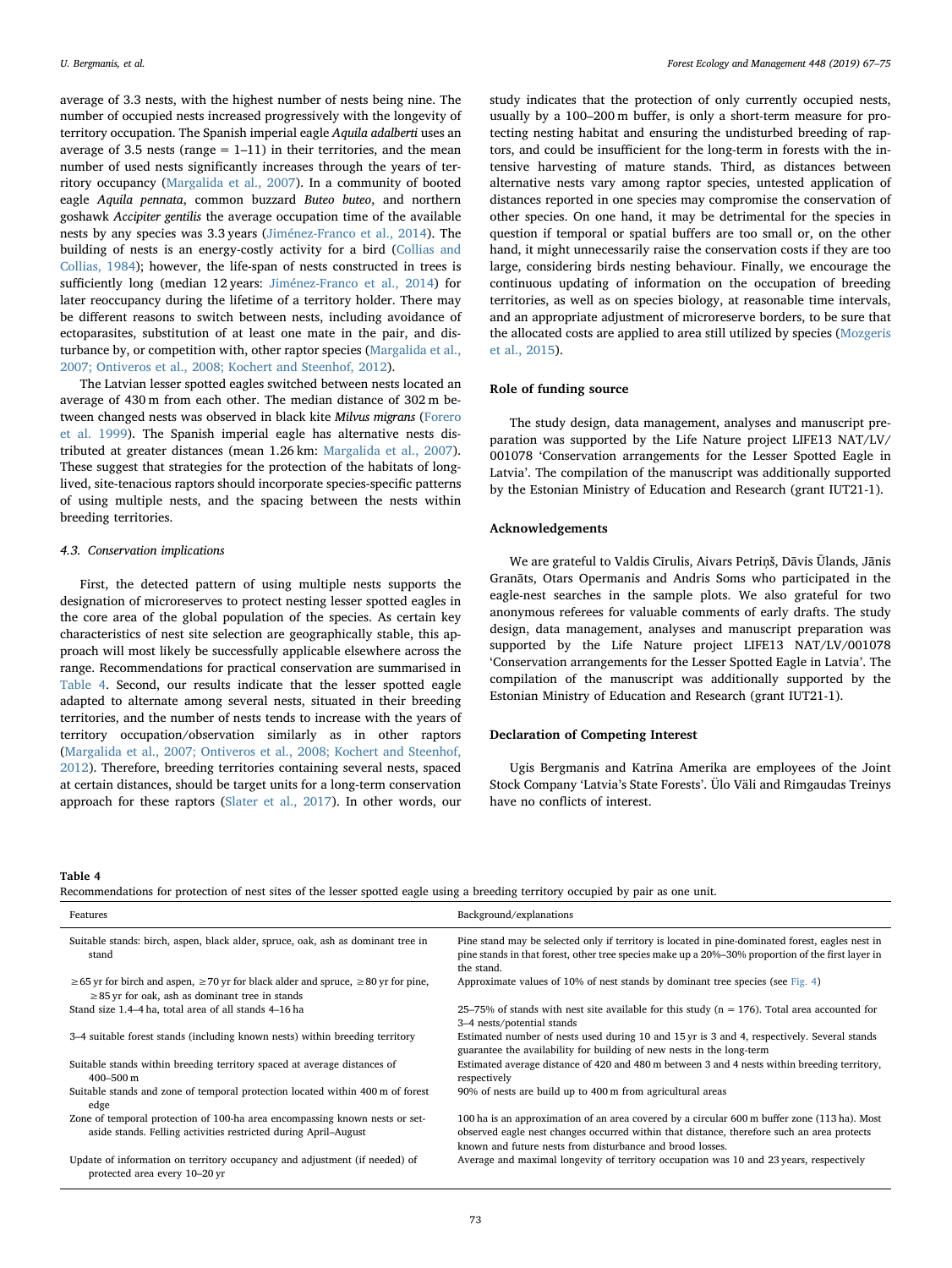#### Appendix

Descriptive statistics for the lesser spotted eagle nest sites ( $n = 176$ , except for nest tree  $n = 173$ ).

| Variable                                              | Mean $\pm$ sd |      | Prc10%       |       | Prc25%       | Median             | Prc75%       |     | Prc90% |
|-------------------------------------------------------|---------------|------|--------------|-------|--------------|--------------------|--------------|-----|--------|
| Distance to edge, m                                   | $197 \pm 151$ |      | 43           |       | 96           | 161                | 255          |     | 392    |
| Stand age, yr                                         | $85 \pm 26$   |      | 58           |       | 70           | 85                 | 101          |     | 113    |
| Proportion of tree species in stand, %                |               |      |              |       |              |                    |              |     |        |
| Pine<br>$12 \pm 25$                                   |               |      | $\Omega$     |       | $\mathbf{0}$ | $\mathbf{0}$       | 10           |     | 50     |
| Birch                                                 | $39 \pm 30$   |      |              |       | 10           | 30                 | 60           |     | 90     |
| Spruce                                                | $19 \pm 24$   |      | $\Omega$     |       | $\Omega$     | 10                 | 30           |     | 50     |
| Aspen                                                 | $14 \pm 19$   |      | $\Omega$     |       | $\Omega$     | 10                 | 20           |     | 40     |
| <b>Black alder</b>                                    | $10 \pm 21$   |      | $\Omega$     |       | $\Omega$     | $\mathbf{0}$       | 10           |     | 40     |
| Hardwood                                              | $5 \pm 15$    |      | $\mathbf{0}$ |       | $\mathbf{0}$ | $\bf{0}$           | $\mathbf{0}$ |     | 10     |
|                                                       |               | Pine | Spruce       | Birch | Aspen        | <b>Black alder</b> | Oak          | Ash | Other  |
| Proportion of nest trees, %                           |               | 2.3  | 33.5         | 30.6  | 12.7         | 4.1                | 13.9         | 2.3 | 0.6    |
| Proportion of nest stands by dominant tree species, % |               | 13.6 | 19.3         | 43.2  | 8.5          | 9.7                | 1.2          | 2.8 | 1.7    |

# Appendix A. Supplementary material

Supplementary data to this article can be found online at [https://doi.org/10.1016/j.foreco.2019.06.004.](https://doi.org/10.1016/j.foreco.2019.06.004)

#### References

- <span id="page-7-8"></span>Bai, M.-L., Schmidt, D., Gottschalk, E., Muhlenberg, M., 2009. Distribution pattern of an expanding osprey (Pandion haliaetus) population in a changing environment. J. Ornithol. 150, 255–263. [https://doi.org/10.1007/s10336-008-0345-3.](https://doi.org/10.1007/s10336-008-0345-3)
- <span id="page-7-1"></span>Barrientos, R., Arroyo, B., 2014. Nesting habitat selection of Mediterranean raptors in management pinewoods: Searching for common patterns to derive conservation recommendations. Bird Conserv. Internat. 24, 138–151. [https://doi.org/10.1017/](https://doi.org/10.1017/S0959270913000270) [S0959270913000270](https://doi.org/10.1017/S0959270913000270).
- <span id="page-7-17"></span>Bartoń, K., 2018. MuMIn: Multi-model inference. R package version 1.42.1.
- <span id="page-7-16"></span>Bates, D., Maechler, M., Bolker, B., Walker, S., 2015. Lme4: Linear mixed-effects models using eigen and s4. J. Stat. Softw. 67, 1–48. <https://doi.org/10.18637/jss.v067.i01>.
- <span id="page-7-11"></span>Bergmanis, U., Auninš, A., Petrinš, A., Cīrulis, V., Granāts, J., Opermanis, O., Soms, A., 2015. Population size, dynamics and reproduction success of the lesser spotted eagle (Aquila pomarina) in Latvia. Slovak Raptor. J. 9, 45–54. [https://doi.org/10.1515/srj-](https://doi.org/10.1515/srj-2015-0003)[2015-0003](https://doi.org/10.1515/srj-2015-0003).
- <span id="page-7-0"></span>Bielański, W., 2006. Nesting preferences of common buzzard Buteo buteo and goshawk Accipiter gentilis in forest stands of different structure (Niepolomice Forest, southern Poland). Biologia 61, 597–603. <https://doi.org/10.2478/s11756-006-0096-7>.
- <span id="page-7-10"></span>BirdLife International, 2015. Species factsheet: Clanga pomarina (Accessed 16 February 2015).  $<$  <http://www.birdlife.org>  $>$
- <span id="page-7-14"></span>[Block, W.M., Brennan, L.A., 1993. The habitat concept in ornithology. Theory and ap](http://refhub.elsevier.com/S0378-1127(19)30449-9/h0040)[plications. In: Power, D.M. \(Ed.\), Current Ornithology 11. Plenum Press, New York,](http://refhub.elsevier.com/S0378-1127(19)30449-9/h0040) [pp. 35](http://refhub.elsevier.com/S0378-1127(19)30449-9/h0040)–91.
- <span id="page-7-24"></span>[Brown, J.L., 1969. Territorial behavior and population regulation in birds. Wilson. Bull.](http://refhub.elsevier.com/S0378-1127(19)30449-9/h0045) [81, 293](http://refhub.elsevier.com/S0378-1127(19)30449-9/h0045)–329.
- <span id="page-7-18"></span>[Burnham, K.P., Anderson, D.R., 2002. Model Selection and Multimodel Inference: A](http://refhub.elsevier.com/S0378-1127(19)30449-9/h0050) [Practical Information-Theoretic Approach, second ed. Springer, New York](http://refhub.elsevier.com/S0378-1127(19)30449-9/h0050).
- <span id="page-7-19"></span>Buš[s, K., 1981. Me](http://refhub.elsevier.com/S0378-1127(19)30449-9/h0055)ža ekoloģija un tipoloģija. Zinātne, Rīga.
- <span id="page-7-29"></span>[Collias, N.E., Collias, E.C., 1984. Nest Building and Bird Behavior. Princeton University](http://refhub.elsevier.com/S0378-1127(19)30449-9/h0060) [Press, Princeton.](http://refhub.elsevier.com/S0378-1127(19)30449-9/h0060)
- <span id="page-7-13"></span>Dravecký, M., Danko, Š., Hrtan, E., Kicko, J., Maderič, B., Mihók, J., Balla, M., Belka, T., Karaska, D., 2013. Colour ringing programme of the lesser spotted eagle (Aquila pomarina) population in Slovakia and its new results in the period 2009–2012. Slovak Rapt. J. 7, 17–36. <https://doi.org/10.2478/srj-2013-0008>.
- Dravecký, M., Maderič, B., Šotnár, K., Danko, Š., Harvančík, S., Kicko, J., Karaska, D., Vrlík, P., Vrána, J., Balla, M., Boucný, D., Kišac, P., 2008. Lesser spotted eagle (Aquila pomarina) colour ringing programme and its first results in the period 2000–2008 in Slovakia. Slovak Rapt. J. 2, 27–36. <https://doi.org/10.2478/v10262-012-0016-4>.
- <span id="page-7-30"></span>Forero, M.G., Donázar, J.A., Blas, J., Hiraldo, F., 1999. Causes and consequences of territory change and breeding dispersal distance in the black kite. Ecology 80, 1298–1310. [https://doi.org/10.2307/177076.](https://doi.org/10.2307/177076)
- <span id="page-7-9"></span>Grašytė, G., Rumbutis, S., Dagys, M., Treinys, R., 2016. Breeding performance, apparent survival, nesting location and diet in a local population of the tawny owl Strix aluco in central Lithuania over the long-term. Acta Ornithol. 51, 163–174. [https://doi.org/10.](https://doi.org/10.3161/00016454AO2016.51.2.003) [3161/00016454AO2016.51.2.003.](https://doi.org/10.3161/00016454AO2016.51.2.003)
- <span id="page-7-7"></span>Helander, B., Stjernberg, T., 2002. Action plan for the conservation of white-tailed sea eagle (Haliaeetus albicilla). BirdLife International report to the Bern Convention on the Conservation of European Wildlife and Natural Habitats, Strasbourg.
- [Jenkins, J.M., Jackman, R.E., 1993. Mate and nest site](http://refhub.elsevier.com/S0378-1127(19)30449-9/h0090) fidelity in a resident population of [bald eagles. Condor 95, 1053](http://refhub.elsevier.com/S0378-1127(19)30449-9/h0090)–1056.
- <span id="page-7-28"></span>Jiménez-Franco, M.V., Martínez, J.E., Calvo, J.F., 2014. Lifespan analyses of forest raptor nests: patterns of creation, persistence and reuse. Plos ONE 9 (4), e93628. [https://](https://doi.org/10.1371/journal.pone.0093628)

[doi.org/10.1371/journal.pone.0093628.](https://doi.org/10.1371/journal.pone.0093628)

- <span id="page-7-12"></span>Jiménez-Franco, M.V., Martínez-Fernández, J., Martínez, J.E., Pagán, I., Calvo, J.F., Esteve, M.A., 2018. Nest sites as a key resource for population persistence: a case study modelling nest occupancy under forestry practices. Plos ONE 13 (10), e0205404. <https://doi.org/10.1371/journal.pone.0205404>.
- <span id="page-7-20"></span>[Johnson, D.H., 1980. The comparison of usage and availability measurements for eval](http://refhub.elsevier.com/S0378-1127(19)30449-9/h0105)[uating resource preference. Ecology 61, 65](http://refhub.elsevier.com/S0378-1127(19)30449-9/h0105)–71.
- <span id="page-7-15"></span>Jones, J., 2001. Habitat selection studies in avian ecology: a critical review. Auk 118, 557–562. [https://doi.org/10.1642/0004-8038\(2001\) 118\[0557:HSSIAE\]2.0.CO;2.](https://doi.org/10.1642/0004-8038(2001) 118[0557:HSSIAE]2.0.CO;2)
- Kochert, M.N., Steenhof, K., 2012. Frequency of nest use by golden eagles in southwestern Idaho. J. Raptor Res. 46, 239–247. [https://doi.org/10.3356/JRR-12-00001.1.](https://doi.org/10.3356/JRR-12-00001.1)
- <span id="page-7-21"></span>[Langgemach, T., Blohm, T., Frey, T., 2001. Zur Habitastruktur des Schreiadlers](http://refhub.elsevier.com/S0378-1127(19)30449-9/h0120) (Aquila pomarin[a\) an seinem westlichen Arealrand](http://refhub.elsevier.com/S0378-1127(19)30449-9/h0120) – Untersuchungen aus dem Land [Branderburg. Acta Ornithoecol. 4, 237](http://refhub.elsevier.com/S0378-1127(19)30449-9/h0120)–267.
- <span id="page-7-26"></span>Lõhmus, A., 2001. Habitat selection in a recovering osprey Pandion haliaetus population. Ibis 143, 651-657. https://doi.org/10.1111/j.1474-919X.2001.tb04893.
- Lõhmus, A., 2005. Are timber harvesting and conservation of nest sites of forest-dwelling raptors always mutually exclusive? Anim. Conserv. 8, 443–450. [https://doi.org/10.](https://doi.org/10.1017/S1367943005002349) [1017/S1367943005002349.](https://doi.org/10.1017/S1367943005002349)
- <span id="page-7-22"></span>[Lõhmus, A., 2006. Nest-tree and nest-stand characteristics of forest-dwelling raptors in](http://refhub.elsevier.com/S0378-1127(19)30449-9/h0135) [east-central Estonia: implications for forest management and conservation. Proc.](http://refhub.elsevier.com/S0378-1127(19)30449-9/h0135) [Estonian Acad. Sci. Biol. Ecol. 55, 31](http://refhub.elsevier.com/S0378-1127(19)30449-9/h0135)–50.
- <span id="page-7-27"></span>Margalida, A., González, L.M., Sánchez, R., Oria, J., Prada, L., Caldera, J., Aranda, A., Molina, J.I., 2007. A long-term scale study of the breeding biology of spanish imperial eagles. J. Ornithol. 148, 309–322. [https://doi.org/10.1007/s10336-007-0133-5.](https://doi.org/10.1007/s10336-007-0133-5)
- <span id="page-7-3"></span>McClure, C.J.W., Westrip, J.R.S., Johnson, J.A., Schulwitz, S.E., Virani, M.Z., Davies, R., Symes, A., Wheatley, H., Thorstrom, R., Amar, A., Buij, R., Jones, V.R., Williams, N.P., Buechley, E.R., Butchart, S.H.M., 2018. State of the world's raptors: distributions, threats, and conservation recommendations. Biol. Conserv. 227, 390–402. [https://doi.org/10.1016/j.biocon.2018.08.012.](https://doi.org/10.1016/j.biocon.2018.08.012)
- <span id="page-7-25"></span>[Meyburg, B.-U., Belka, T., Danko, S., Wójciak, J., Heise, G., Blohm, T., Matthes, H., 2005.](http://refhub.elsevier.com/S0378-1127(19)30449-9/h0150) [Geschlechtsreife, Ansiedlungsentfernung, Alter und Todesursachen beim Schreiadler](http://refhub.elsevier.com/S0378-1127(19)30449-9/h0150) Aquila pomarina[. Limicola 19, 153](http://refhub.elsevier.com/S0378-1127(19)30449-9/h0150)–179.
- Meyburg, B.-U., Meyburg, C., Bělka, T., Šreibr, O., Vrana, J., 2004. Migration, wintering and breeding of a lesser spotted eagle (Aquila pomarina) from Slovakia tracked by satellite. J. Ornithol. 145, 1–7. <https://doi.org/10.1007/s10336-003-0014-5>.
- <span id="page-7-23"></span>[Mirski, P., 2009. Selection of nesting and foraging habitat by the lesser spotted eagle](http://refhub.elsevier.com/S0378-1127(19)30449-9/h0160) Aquila pomarina (Brehm) in the Knyszyń[ska forest \(NE Poland\). Pol. J. Ecol. 57,](http://refhub.elsevier.com/S0378-1127(19)30449-9/h0160) 581–[587](http://refhub.elsevier.com/S0378-1127(19)30449-9/h0160).
- <span id="page-7-31"></span>Mozgeris, G., Treinys, R., Č[inga, G., 2015. Comprehension of conservation costs in the](http://refhub.elsevier.com/S0378-1127(19)30449-9/h0165) [context of wood economy: a case study on lesser spotted eagle protection in special](http://refhub.elsevier.com/S0378-1127(19)30449-9/h0165) [protection areas. Balt. For. 21, 28](http://refhub.elsevier.com/S0378-1127(19)30449-9/h0165)–37.
- <span id="page-7-4"></span>[Newton, I., 2003. The role of natural factors in the limitation of bird of prey numbers: a](http://refhub.elsevier.com/S0378-1127(19)30449-9/h0170) [brief review of the evidence. In: Thompson, D.B.A., Redpath, S.M., Fielding, A.H.,](http://refhub.elsevier.com/S0378-1127(19)30449-9/h0170) [Marquiss, M., Galbraith, C.A. \(Eds.\), Birds of Prey in a Changing Environment.](http://refhub.elsevier.com/S0378-1127(19)30449-9/h0170) [Scottish Natural Heritage/The Stationery O](http://refhub.elsevier.com/S0378-1127(19)30449-9/h0170)ffice, Edinburgh, pp. 5–23.
- <span id="page-7-6"></span>Ontiveros, D., Caro, J., Pleguezuelos, J., 2008. Possible functions of alternative nests in raptors: the case of bonelli's eagle. J. Ornithol. 149, 253–259. [https://doi.org/10.](https://doi.org/10.1007/s10336-007-0268-4) [1007/s10336-007-0268-4](https://doi.org/10.1007/s10336-007-0268-4).
- <span id="page-7-2"></span>Penteriani, V., Faivre, B., 2001. Effects of harvesting timber stands on goshawk nesting in two European areas. Biol. Conserv. 101, 211–216. [https://doi.org/10.1016/S0006-](https://doi.org/10.1016/S0006-3207(01)00068-4) [3207\(01\)00068-4](https://doi.org/10.1016/S0006-3207(01)00068-4).
- <span id="page-7-5"></span>Petty, S.J., 1998. Ecology and Conservation of Raptors in Forests. Forestry Commission Bulletin 118, HMSO, London.